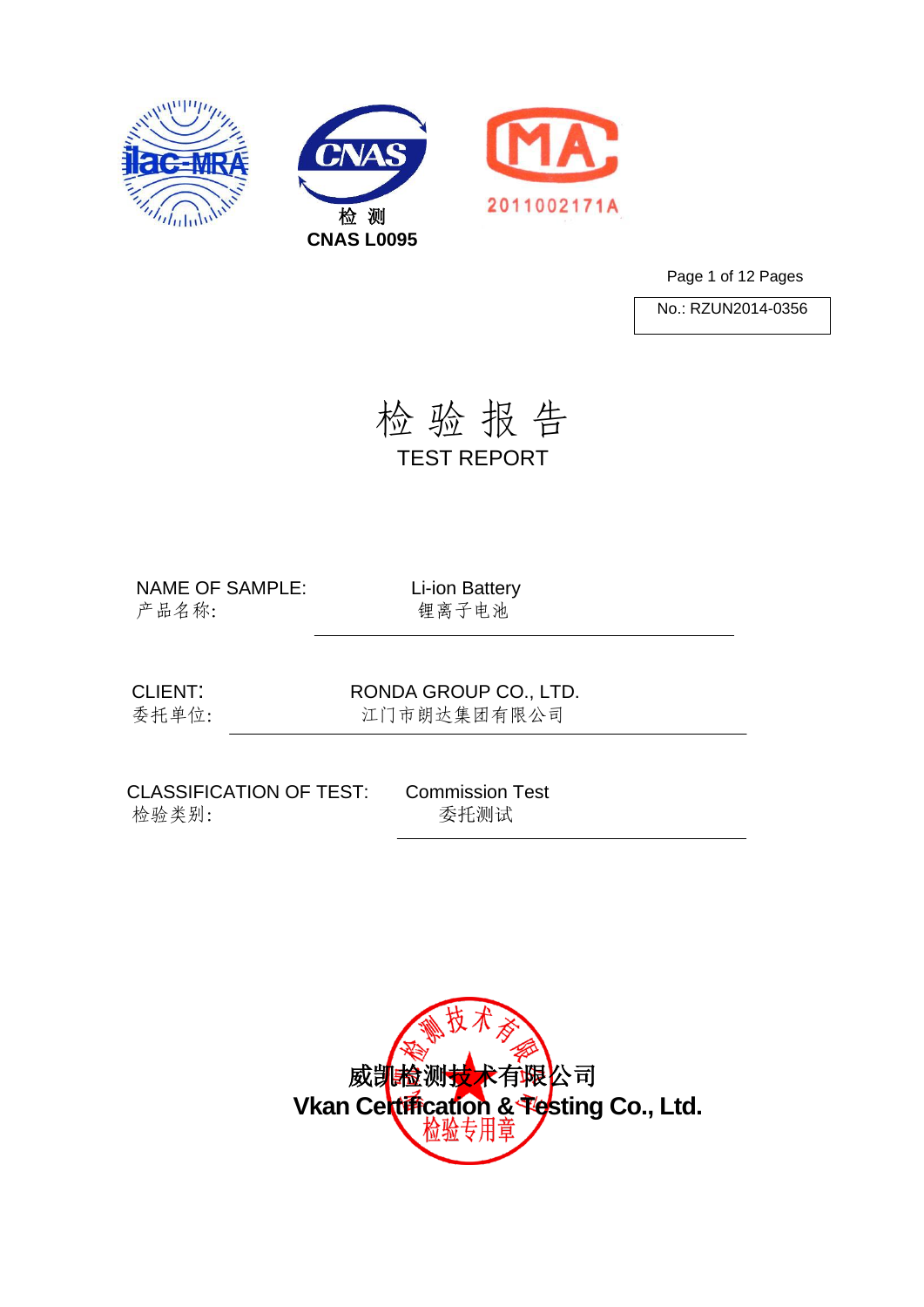### 检 验 报 告 TEST REPORT

No.:RZUN2014-0356 Page 2 of 12 Pages

| Commissioned by: RONDA GROUP CO., LTD.                                                                                                                                          | Name of samples: Li-ion Battery                                  |
|---------------------------------------------------------------------------------------------------------------------------------------------------------------------------------|------------------------------------------------------------------|
| 委托单位: 江门市朗达集团有限公司                                                                                                                                                               | 样品名称:锂离子电池                                                       |
| Commissioner address: Block C&D, shachongwei Industrial<br>Huangzhuang, Jianshe Third Road, Jiangmen,<br>Zone.<br>Guangdong, P. R. China<br>委托单位地址: 广东省江门市建设三路篁庄沙冲围工业区 C、<br>D栋 | Type/Model:<br>型号规格: 26650<br>3,2V 3200mAh 10,24Wh               |
| Manufacturer: Jiangmen Ronda Li-ion Battery Co., Ltd.                                                                                                                           | Appearance: Gray                                                 |
| 生产单位: 江门市朗达锂电池有限公司                                                                                                                                                              | 样品外观颜色: 灰色                                                       |
| Manufacturer address: Block G, No. 3 Factory, No. 173 of<br>Jianshe Third Road, Jiangmen, Guangdong, P.R. China<br>生产单位地址: 中国广东省江门市建设三路 173 号第 3#厂房<br>G 座(沙冲围工业区 G 座)          | Trade mark:<br>商标: RONDA                                         |
| <b>Classification of test: Commission Test</b>                                                                                                                                  | Quantity of sample: 35 cells                                     |
| 检验类别: 委托测试                                                                                                                                                                      | 样品数量: 35个电芯                                                      |
| Tested according to:                                                                                                                                                            | Sample identification:                                           |
| 测试标准: ST/SG/AC.10/11/Rev.5Section 38.3/Amend.1                                                                                                                                  | 样品标识序号: c1#-c35#                                                 |
| Receiving date:<br>接样日期: 2013-12-18                                                                                                                                             | Means of receiving: Submitted by<br>Commissioner<br>接样方式: 委托单位送样 |
| Completing date:                                                                                                                                                                | Test item: 7 items                                               |
| 鉴定完成日期: 2014-01-21                                                                                                                                                              | 测试项目: 7项                                                         |

Test conclusion: 检验结论:

The Li-ion Batteries submitted by RONDA GROUP CO., LTD. are tested according to Section 38.3 of the Fifth Revised Edition Amendment 1 of the Recommendations on the Transport of Dangerous Goods, Manual of Test and Criteria (ST/SG/AC.10/11/Rev.5Section 38.3/Amend.1)

由江门市朗达集团有限公司送检的锂离子电池,依据《关于危险品货物运输的建议书》第五修订版修正 1 第 38.3 节进行检测。

Test result: Pass 检验结果: 通过



Huang Kun Zhang Siyao<br>Tested by:

Approved by: The Reviewed by:

批准: powerely #核: Huangxmas the day; fai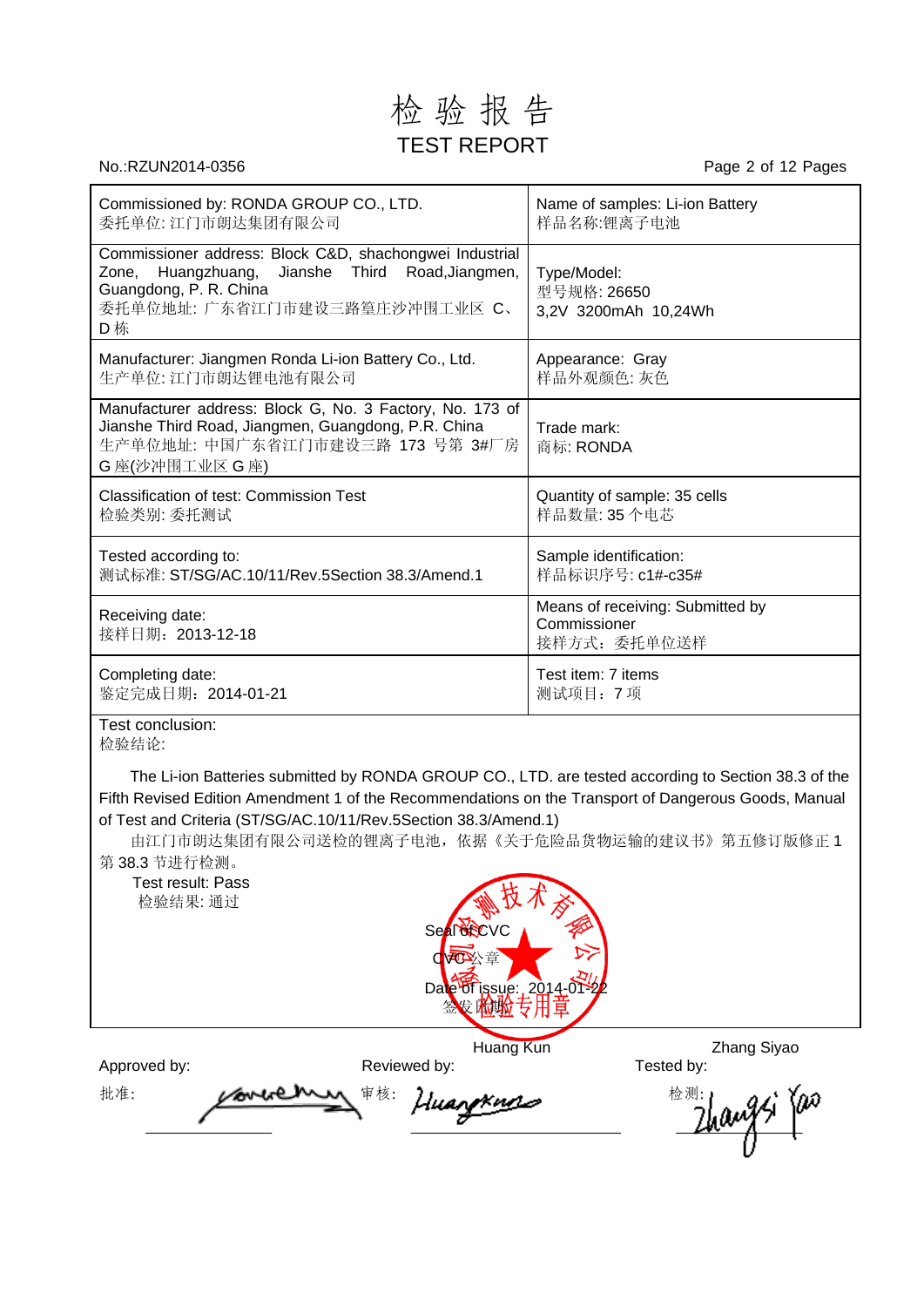#### Ref. No.RZUN2014-0356 Page 3 of 12 Pages

Description and illustration of the sample: 样品说明及描述: The sample's status is good

样品状况良好。

The conditions of the cells of samples No. c1# to c10# are at first cycle, in fully charged state. 样品编号 c1#-c10#的状态为第一个交替充电放电周期完全充电状态的电芯。

The conditions of cells of samples No. c11# to c15# are at first cycle at 50% of the design rated capacity.

样品编号 c11# -c15#的状态为第一个交替充电放电周期充电至电芯容量设计值的 50%。

The conditions of the cells of samples No. c16# to c25# are at first cycle, in fully charged state. 样品编号 c16#-c25#的状态为第一个交替充电放电周期完全充电状态的电芯。

The conditions of the cells of samples No. c26# to c35# are after fifty cycles ending in fully charged state. 样品编号 c26# -c35#的状态为在五十个交替充电放电周期结束后完全充电状态的电芯。

Description of the sampling procedure: 取样程序的说明:

/

Description of the deviation from the standard, if any: 测试结果不符合标准项的说明:

/

### Remarks:

备注:

Throughout this report a comma is used as the decimal separator. 本报告中以逗号代替小数点。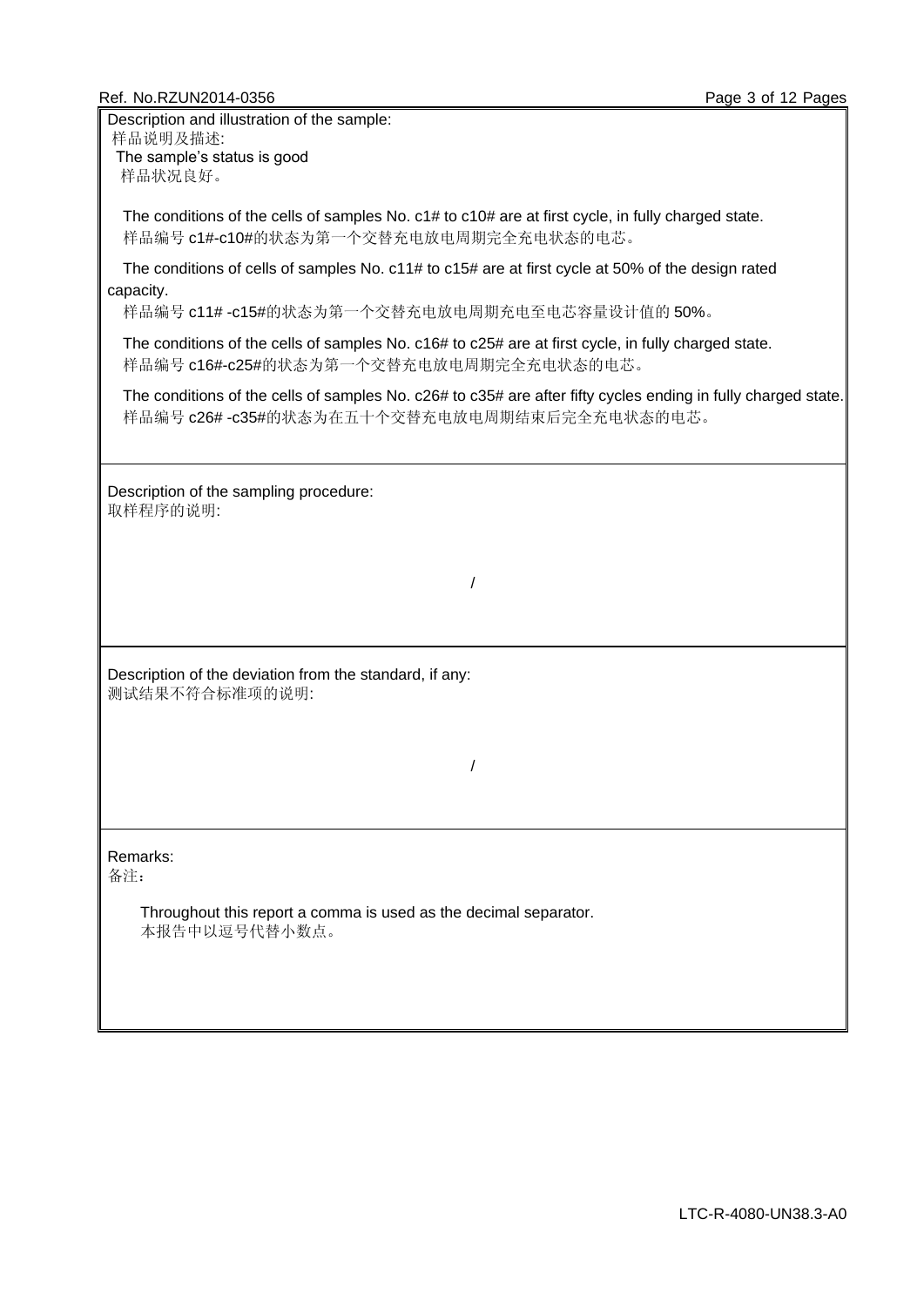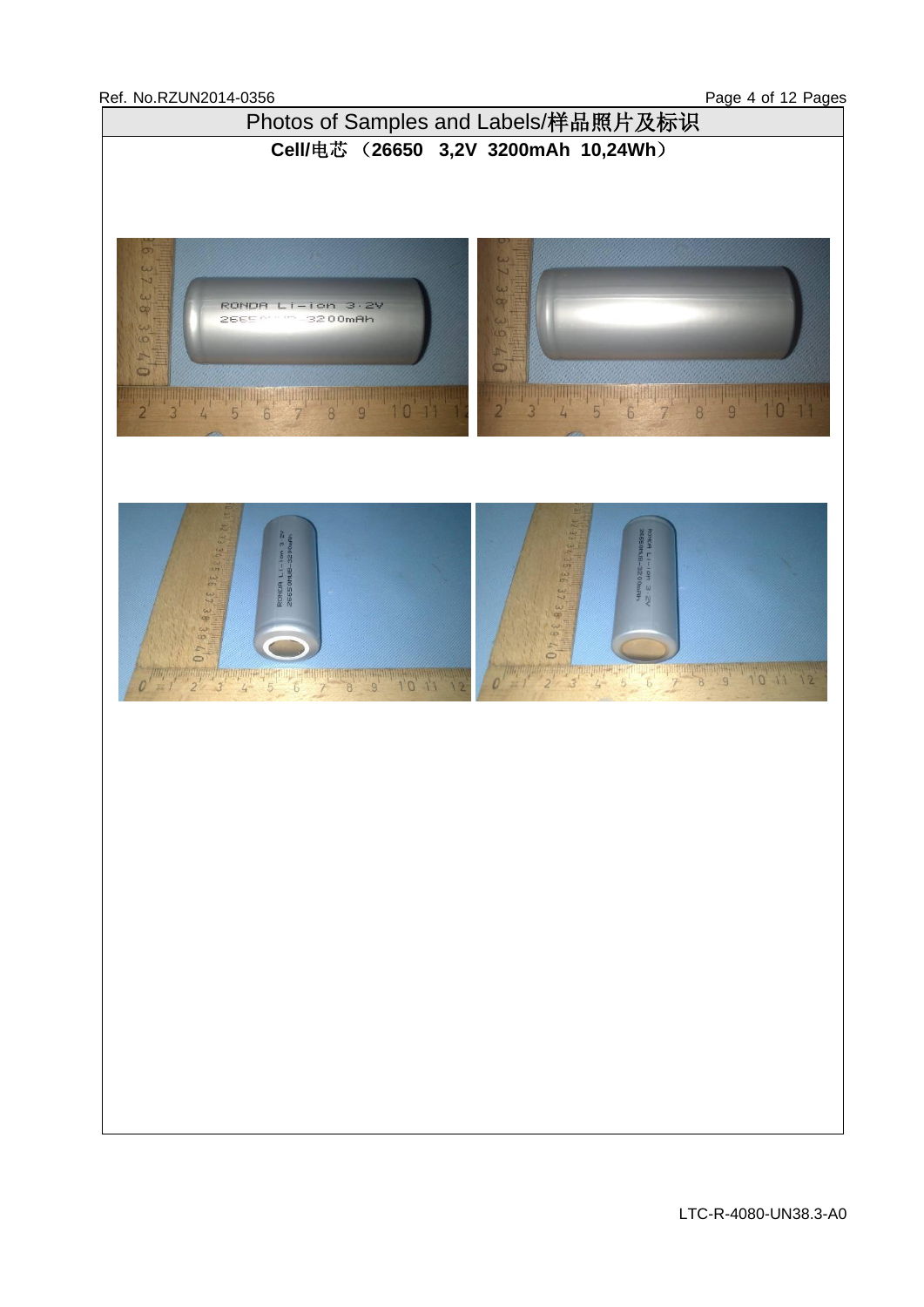| <b>Clause</b> | טטטט די טאוטבענגענו. ווא<br><b>Requirements</b>                                                                                                                                              | <b>Result</b>                                                                               | i ayo J Ji iz i ayos<br><b>Verdict</b> |  |  |  |  |  |
|---------------|----------------------------------------------------------------------------------------------------------------------------------------------------------------------------------------------|---------------------------------------------------------------------------------------------|----------------------------------------|--|--|--|--|--|
| 章节            | 标准要求                                                                                                                                                                                         | 测试结果                                                                                        | 判定                                     |  |  |  |  |  |
| 38.3.4        | Procedure/测试步骤                                                                                                                                                                               |                                                                                             |                                        |  |  |  |  |  |
|               | Test 1: Altitude simulation/测试 1: 高度模拟                                                                                                                                                       |                                                                                             |                                        |  |  |  |  |  |
|               | Test cells and batteries shall be stored at a pressure of 11,6kPa or less for at least<br>six hour at ambient temperature (20±5℃)/ 将电芯和电池在温度为 20±5℃, 大气压<br>力为不大于 11,6kpa 的环境中贮存不少于6个小时      |                                                                                             |                                        |  |  |  |  |  |
| 38.3.4.1      | Requirement/标准要求:                                                                                                                                                                            | <b>The</b><br>samples                                                                       |                                        |  |  |  |  |  |
|               | 1 Cells and batteries Mass loss limit: ≤0,2% /样品质量损失<br>≤0,2%                                                                                                                                | $c1#~c10#$ :<br>No<br>leakage,<br>no                                                        |                                        |  |  |  |  |  |
|               | 2 Open circuit voltage not less than 90%, The requirement<br>relating to voltage is not applicable to test cells and<br>batteries at full discharged states.<br>样品试验后开路电压应不低于试验前开路电压的 90%,此要 | venting,<br>no<br>disassembly,<br>no<br>rupture and no fire/<br>编号为 c1#~c10#的<br>样品: 无漏液、无冒 | P                                      |  |  |  |  |  |
|               | 求不适用于完全放完电的电池和电芯。<br>3 No leakage, no venting, no disassembly, no rupture and<br>no fire 样品(电池)应无漏液、无冒烟、无分解、无破裂以                                                                             | 烟、无分解、无破裂<br>以及无着火现象                                                                        |                                        |  |  |  |  |  |
|               | 及无着火现象的发生                                                                                                                                                                                    | The<br>data see<br>table1/数据见表 1                                                            |                                        |  |  |  |  |  |
|               | Test 2: Thermal test/测试 2: 热冲击                                                                                                                                                               |                                                                                             |                                        |  |  |  |  |  |
|               | Test cells and batteries are to be stored for/电池存储条件如下:                                                                                                                                      |                                                                                             |                                        |  |  |  |  |  |
|               | 1 one temperature cycle: 72±2℃(6h) —-40±2℃(6h) /一次温度循环为 72±2℃(6h)<br>$-40\pm2^{\circ}C(6h)$                                                                                                  |                                                                                             |                                        |  |  |  |  |  |
|               | 2 The maximum time interval between test temperature extremes is 30 minutes/温<br>度转换最大间隔时间为 30min                                                                                            |                                                                                             |                                        |  |  |  |  |  |
|               | 3 This procedure is to be repeated 10 times/重复 10 次循环                                                                                                                                        |                                                                                             |                                        |  |  |  |  |  |
|               | 4 after which all test cells and batteries are to be stored for 24 hours at ambient<br>temperature (20±5℃)/循环结束后, 电池在 20±5℃的条件下 搁置 24 小时.                                                    |                                                                                             |                                        |  |  |  |  |  |
| 38.3.4.2      | Requirements/标准要求                                                                                                                                                                            | The<br>samples                                                                              | Ρ                                      |  |  |  |  |  |
|               | 1 Cells and batteries Mass loss limit: ≤0,2% /样品质量损失<br>≤0,2%                                                                                                                                | $c1#~c10#$ :                                                                                |                                        |  |  |  |  |  |
|               | 2 Open circuit voltage not less than 90%, The requirement<br>relating to voltage is not applicable to test cells and<br>batteries at full discharged states.                                 | No<br>leakage,<br>no<br>venting,<br>no<br>disassembly,<br>no<br>rupture and no fire/        |                                        |  |  |  |  |  |
|               | 样品试验后开路电压应不低于试验前开路电压的 90%,此要<br>求不适用于完全放完电的电池和电芯。<br>3 No leakage, no venting, no disassembly, no rupture and<br>no fire                                                                     | 编号为 c1#~c10#的<br>样品: 无漏液、无冒<br>烟、无分解、无破裂<br>以及无着火现象                                         |                                        |  |  |  |  |  |
|               | 样品(电池)应无漏液、无冒烟、无分解、无破裂以及无着<br>火现象的发生                                                                                                                                                         | The<br>data see<br>table1/数据见表 1                                                            |                                        |  |  |  |  |  |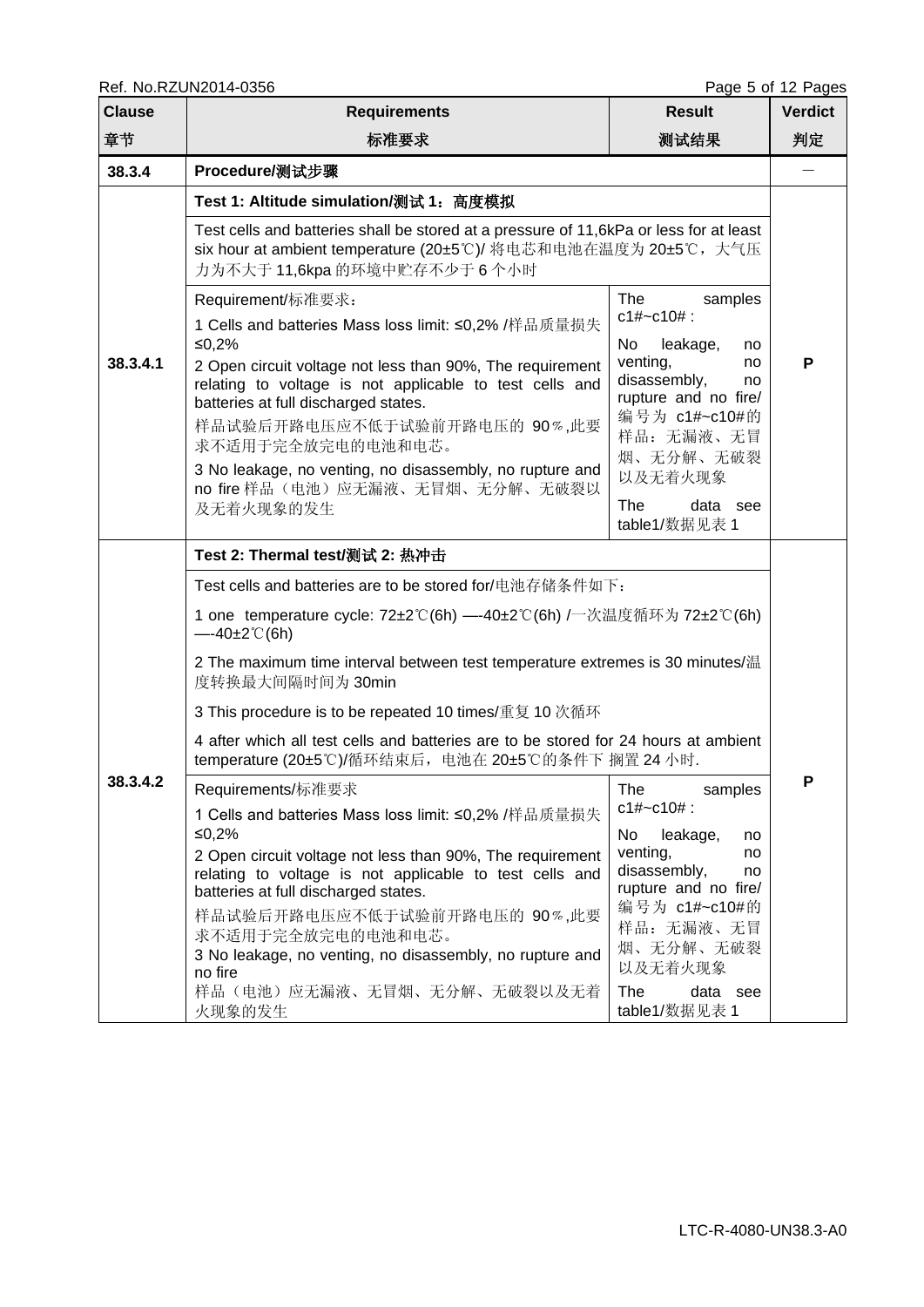|               | Ref. No.RZUN2014-0356                                                                                                                                                                                                                                                                                                                                                                                                                                                                                                                                                                                                                                                                                                                                                                                                                                                                                                                                                                                                                                                                                                                                                                                                                                                                                                                                                                                                                                                                                                      |                                                                                                                                                                                                                | Page 6 of 12 Pages |  |  |  |
|---------------|----------------------------------------------------------------------------------------------------------------------------------------------------------------------------------------------------------------------------------------------------------------------------------------------------------------------------------------------------------------------------------------------------------------------------------------------------------------------------------------------------------------------------------------------------------------------------------------------------------------------------------------------------------------------------------------------------------------------------------------------------------------------------------------------------------------------------------------------------------------------------------------------------------------------------------------------------------------------------------------------------------------------------------------------------------------------------------------------------------------------------------------------------------------------------------------------------------------------------------------------------------------------------------------------------------------------------------------------------------------------------------------------------------------------------------------------------------------------------------------------------------------------------|----------------------------------------------------------------------------------------------------------------------------------------------------------------------------------------------------------------|--------------------|--|--|--|
| <b>Clause</b> | <b>Result</b><br><b>Verdict</b><br><b>Requirements</b>                                                                                                                                                                                                                                                                                                                                                                                                                                                                                                                                                                                                                                                                                                                                                                                                                                                                                                                                                                                                                                                                                                                                                                                                                                                                                                                                                                                                                                                                     |                                                                                                                                                                                                                |                    |  |  |  |
| 章节            | 标准要求                                                                                                                                                                                                                                                                                                                                                                                                                                                                                                                                                                                                                                                                                                                                                                                                                                                                                                                                                                                                                                                                                                                                                                                                                                                                                                                                                                                                                                                                                                                       | 测试结果                                                                                                                                                                                                           | 判定                 |  |  |  |
| 38.3.4.3      | Test 3: Vibration/测试 3: 振动<br>1 Cells and batteries are firmly secured to the platform of the vibration machine /电<br>芯和电池牢固地安装在振动台(的台面)上<br>2 The vibration :a sinusoidal waveform with a logarithmic sweep between 7 Hz<br>and 200 Hz and back to 7 Hz traversed in 15 minutes/振动以正弦波形式, 以 7Hz<br>增加至 200Hz, 然后在减少回到 7Hz 为一个循环, 一个循环持续 15 分钟的对数前<br>移传送。<br>3 the logarithmic frequency sweep is as follows: from 7 Hz a peak acceleration of<br>1 gn is maintained until 18 Hz is reached, The amplitude is then maintained at 0,8<br>mm (1,6 mm total excursion) and the frequency increased until a peak<br>acceleration of 8 gn occurs (approximately 50Hz), A peak acceleration of 8 gn is<br>then maintained until the frequency is increased to 200 Hz/对数扫频为:从 7 赫兹开<br>始保持 1gn 的最大加速度直到频率为 18 赫兹, 然后将振幅保持在 0,8 毫米 (总偏<br>移 1,6 毫米) 并增加频率直到最大加速度达到 8gn (频率约为 50 赫兹), 将最大加<br>速度保持在 8gn 直到频率增加到 200 赫兹。<br>4This cycle repeated 12 times for a total of 3 hours for each of three mutually<br>perpendicular mounting position of the cell /以振动的其中一个方向必须是垂直样品<br>极性, 对每个电芯从三个互相垂直的方向上循环12次, 共3个小时。<br>Requirements/标准要求:<br>1 Cells and batteries Mass loss limit: ≤0,2% /样品质量损失<br>≤0,2%<br>2 Open circuit voltage not less than 90%, The requirement<br>relating to voltage is not applicable to test cells and<br>batteries at full discharged states.<br>样品试验后开路电压应不低于试验前开路电压的 90%,此要<br>求不适用于完全放完电的电池和电芯。<br>3 No leakage, no venting, no disassembly, no rupture and<br>no fire<br>样品(电池)应无漏液、无冒烟、无分解、无破裂以及无着 | The<br>samples<br>$c1#~c10#$ :<br><b>No</b><br>leakage,<br>no<br>venting,<br>no<br>disassembly,<br>no<br>rupture and no fire/<br>编号为 c1#~c10#的<br>样品: 无漏液、无冒<br>烟、无分解、无破裂<br>以及无着火现象<br><b>The</b><br>data see | P                  |  |  |  |
|               | 火现象的发生                                                                                                                                                                                                                                                                                                                                                                                                                                                                                                                                                                                                                                                                                                                                                                                                                                                                                                                                                                                                                                                                                                                                                                                                                                                                                                                                                                                                                                                                                                                     | table1/数据见表 1                                                                                                                                                                                                  |                    |  |  |  |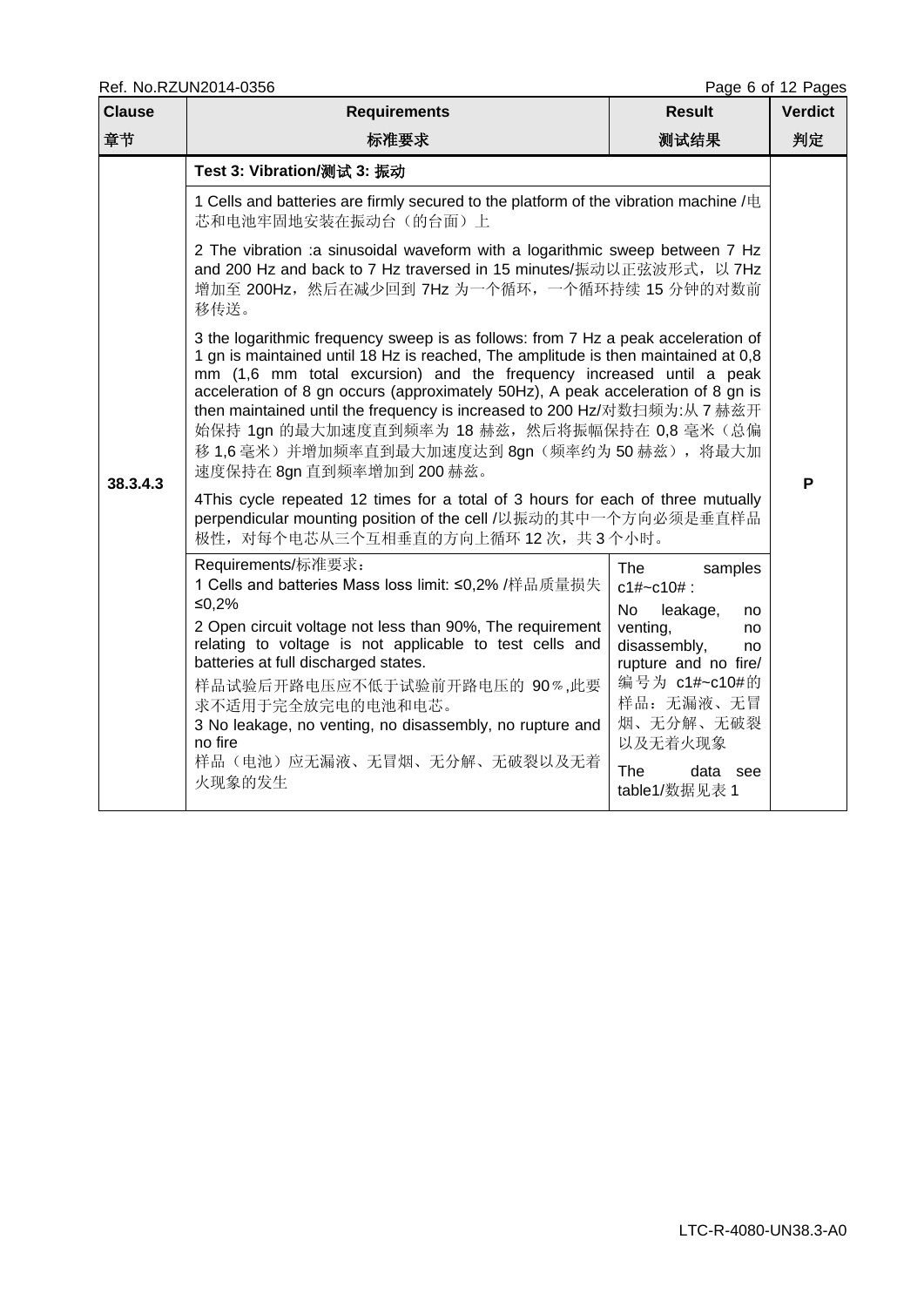Ref. No.RZUN2014-0356

| <b>Clause</b> | ISEI. I VOITZOI VZUTT-0000<br><b>Requirements</b>                                                                                                                                                                                                                                                                                                                 | <b>Result</b>                                                                                  | iayo i vi iz iayos<br><b>Verdict</b> |  |  |  |  |  |
|---------------|-------------------------------------------------------------------------------------------------------------------------------------------------------------------------------------------------------------------------------------------------------------------------------------------------------------------------------------------------------------------|------------------------------------------------------------------------------------------------|--------------------------------------|--|--|--|--|--|
| 章节            | 标准要求<br>测试结果                                                                                                                                                                                                                                                                                                                                                      |                                                                                                |                                      |  |  |  |  |  |
|               | Test 4: Shock/Test 4: 冲击                                                                                                                                                                                                                                                                                                                                          |                                                                                                |                                      |  |  |  |  |  |
|               | 1Test cells and batteries shall be secured to the testing machine/以稳固的托架固<br>定住每个电芯和电池样品的全部配件表面。                                                                                                                                                                                                                                                                  |                                                                                                |                                      |  |  |  |  |  |
|               | 2 shock: a half-sine shock of peak acceleration of 150 gn and pulse duration of 6<br>milliseconds, large cells and large batteries shall be subjected to a half-sine or<br>peak acceleration of 50 gn and pulse duration of 11 milliseconds/对每个电芯或电<br>池以峰值为 150gn 的半正弦的加速度撞击, 脉冲持续 6 毫秒, 大型电池和大型电池<br>组须经受最大加速度 50gn 和脉冲持续时间 11 毫秒的半正弦波冲击。                       |                                                                                                |                                      |  |  |  |  |  |
| 38.3.4.4      | 3 Each cell or battery shall be subjected to three shocks in the positive direction<br>followed by three shocks in the negative direction of three mutually perpendicular<br>mounting positions of the cell or battery for a total of 18 shocks/每个电池或电池组<br>须在三个互相垂直的电池安装方位的正方向经受三次冲击, 接着在反方向经受三次<br>冲击, 总共经受18次冲击。                                               |                                                                                                |                                      |  |  |  |  |  |
|               | Requirements/标准要求:<br>1 Cells and batteries Mass loss limit: ≤0,2% /样品质量损失<br>≤0,2%                                                                                                                                                                                                                                                                               | The<br>samples<br>$c1#~c10#$ :                                                                 |                                      |  |  |  |  |  |
|               | 2 Open circuit voltage not less than 90%, The requirement<br>relating to voltage is not applicable to test cells and<br>batteries at full discharged states.                                                                                                                                                                                                      | No<br>leakage,<br>no<br>venting,<br>no<br>disassembly,<br>no<br>rupture and no fire/           |                                      |  |  |  |  |  |
|               | 样品试验后开路电压应不低于试验前开路电压的 90%,此要<br>求不适用于完全放完电的电池和电芯。<br>3 No leakage, no venting, no disassembly, no rupture and<br>no fire<br>样品(电池)应无漏液、无冒烟、无分解、无破裂以及无着<br>火现象的发生                                                                                                                                                                                                  | 编号为 c1#~c10#的<br>样品: 无漏液、无冒<br>烟、无分解、无破裂<br>以及无着火现象<br><b>The</b><br>data see<br>table1/数据见表 1 |                                      |  |  |  |  |  |
|               | Test 5: External Short Circuit/测试 5 外接短路                                                                                                                                                                                                                                                                                                                          |                                                                                                |                                      |  |  |  |  |  |
|               | 1The cell or battery to be tested shall be temperature stabilized so that its external<br>case temperature reaches 55±2℃/保持试验环境温度稳定在 55±2℃, 以使电芯或<br>电池样品外表温度达到55±2℃                                                                                                                                                                                              |                                                                                                |                                      |  |  |  |  |  |
|               | 2 The cell or battery shall be subjected to a short circuit condition with a total<br>external resistance of less than 0,1 ohm at $55\pm2\degree$ C, This short circuit condition is<br>continued for at least one hour after the cell or battery external case temperature<br>has returned to 55±2℃/将样品正负极用小于 0,1Ω 的总电阻回路进行短路, 样品的<br>外表温度恢复到55±2℃之后保持短路状态1小时以上。 |                                                                                                |                                      |  |  |  |  |  |
| 38.3.4.5      | 3 The cell or battery must be observed for a further six hour for the test to be<br>concluded,                                                                                                                                                                                                                                                                    |                                                                                                |                                      |  |  |  |  |  |
|               | /对电芯或电池必须进一步观察6个小时才能下结论。                                                                                                                                                                                                                                                                                                                                          |                                                                                                |                                      |  |  |  |  |  |
|               | Requirements/标准要求:<br>During the test and within six hours after test, the cells or<br>batteries<br>在测试过程中以及之后6个小时内, 电芯或电池样品                                                                                                                                                                                                                                      | The<br>samples<br>$c1#~c10#$ :<br>no disassembly, no                                           |                                      |  |  |  |  |  |
|               | 1. External temperature not exceed 170°C                                                                                                                                                                                                                                                                                                                          | rupture and no fire/<br>编号为 c1#~c10#的                                                          |                                      |  |  |  |  |  |
|               | 外表温度不超过 170℃                                                                                                                                                                                                                                                                                                                                                      | 样品: 无分解、无破                                                                                     |                                      |  |  |  |  |  |
|               | 裂以及无着火现象<br>2. No disassembly, no rupture and no fire.<br><b>The</b><br>data see                                                                                                                                                                                                                                                                                  |                                                                                                |                                      |  |  |  |  |  |
|               | 无分解、无破裂和无着火现象发生。                                                                                                                                                                                                                                                                                                                                                  | table1/数据见表 1                                                                                  |                                      |  |  |  |  |  |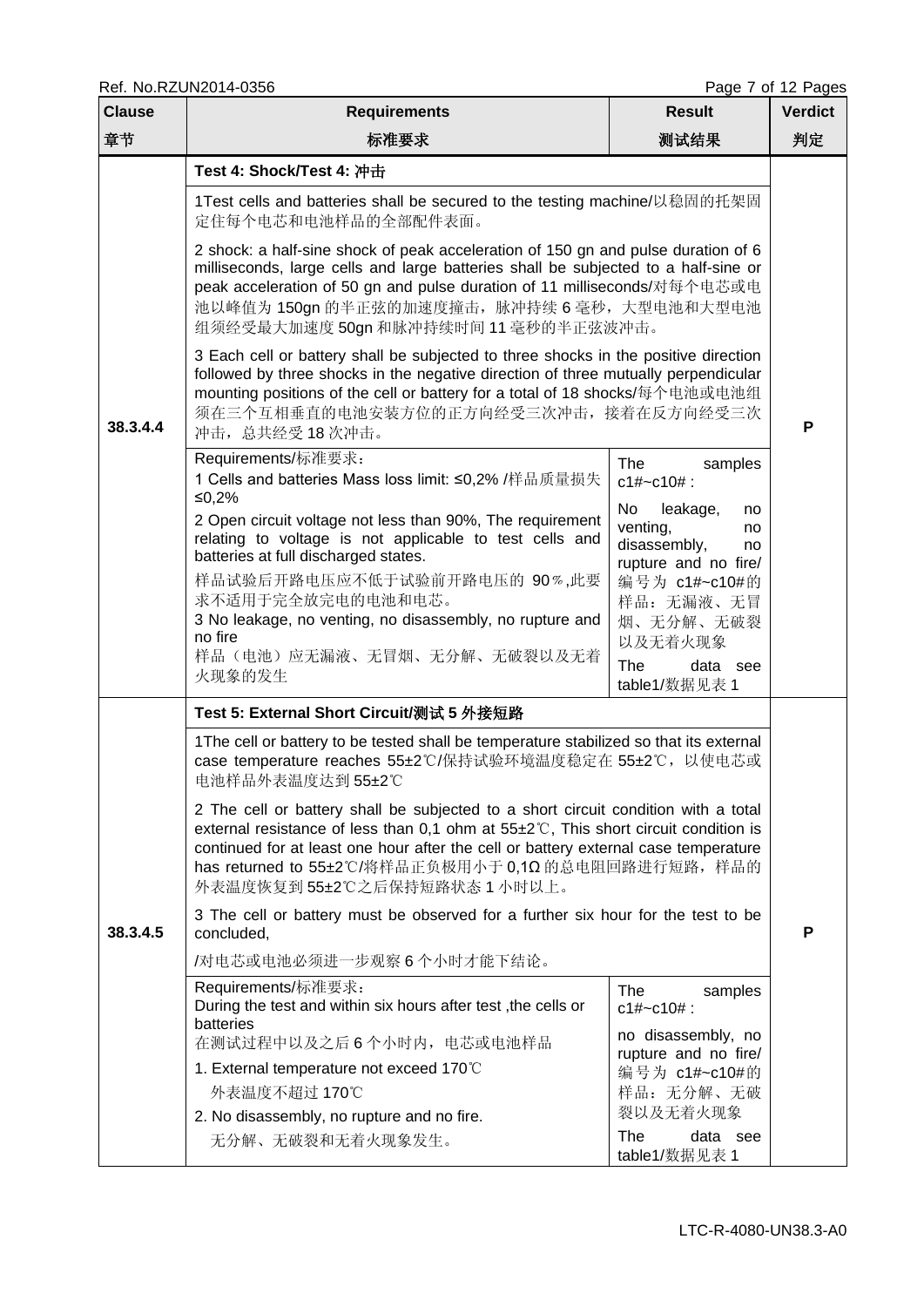Ref. No.RZUN2014-0356 Page 8 of 12 Pages

| <b>Clause</b> | <b>Requirements</b><br><b>Result</b>                                                                                                                                                                                                                                                                                                                                                                                                                                                                                                                                                                                                                                                                                                                                                                                                                                                                                                                                                                                                                                                                                                                                                             |                                                                                                                                             |     |  |  |  |  |  |
|---------------|--------------------------------------------------------------------------------------------------------------------------------------------------------------------------------------------------------------------------------------------------------------------------------------------------------------------------------------------------------------------------------------------------------------------------------------------------------------------------------------------------------------------------------------------------------------------------------------------------------------------------------------------------------------------------------------------------------------------------------------------------------------------------------------------------------------------------------------------------------------------------------------------------------------------------------------------------------------------------------------------------------------------------------------------------------------------------------------------------------------------------------------------------------------------------------------------------|---------------------------------------------------------------------------------------------------------------------------------------------|-----|--|--|--|--|--|
| 章节            | 测试结果<br>标准要求                                                                                                                                                                                                                                                                                                                                                                                                                                                                                                                                                                                                                                                                                                                                                                                                                                                                                                                                                                                                                                                                                                                                                                                     |                                                                                                                                             |     |  |  |  |  |  |
|               | Test 6: Impact / Crush / 测试 6: 撞击/挤压                                                                                                                                                                                                                                                                                                                                                                                                                                                                                                                                                                                                                                                                                                                                                                                                                                                                                                                                                                                                                                                                                                                                                             |                                                                                                                                             | P   |  |  |  |  |  |
|               | Impact (applicable to cylindrical cells greater than 20mm in diameter) /<br>撞击(适用于直径大于20毫米的圆柱形电池)                                                                                                                                                                                                                                                                                                                                                                                                                                                                                                                                                                                                                                                                                                                                                                                                                                                                                                                                                                                                                                                                                                |                                                                                                                                             |     |  |  |  |  |  |
|               | 1 This test sample cell or component cell is to be placed on a flat smooth surface/<br>将试验样品用的电芯或聚合物电芯放在一个平坦光滑的平面上                                                                                                                                                                                                                                                                                                                                                                                                                                                                                                                                                                                                                                                                                                                                                                                                                                                                                                                                                                                                                                                                               |                                                                                                                                             |     |  |  |  |  |  |
|               | 2 A 15,8 mm diameter bar is to be placed across the center of the sample, A 9,1kg<br>mass is to be dropped from a height of 61±2,5cm onto the sample./将一直径为<br>15,8mm 的横木横过电池中部放置后, 将一质量为 9,1kg 的物体从 61±2,5cm 的高<br>度落向样品。                                                                                                                                                                                                                                                                                                                                                                                                                                                                                                                                                                                                                                                                                                                                                                                                                                                                                                                                                                       |                                                                                                                                             |     |  |  |  |  |  |
| 38.3.4.6      | 3 The test sample is to be impacted with its longitudinal axis parallel to the flat<br>surface and perpendicular to the longitudinal axis of the 15,8 mm $\pm$ 0,1mm<br>diameter curved surface lying across the centre of the test sample. Each sample<br>is to be subjected to only a single impact./ 接受撞击的试样, 纵轴应与平坦的表面<br>平行并与横放在试样中心的直径 15,8±0,1 毫米弯曲表面的纵轴垂直。每一个试样只<br>经受一次撞击。                                                                                                                                                                                                                                                                                                                                                                                                                                                                                                                                                                                                                                                                                                                                                                                                              |                                                                                                                                             |     |  |  |  |  |  |
|               | Requirements/标准要求:<br>1 Cells external temperature not exceed 170℃.电芯或电池<br>的最高表面温度应不超过 170℃<br>2 No disassembly, no rupture and no fire within six hours<br>of this test<br>试验结束后 6 个小时之内, 电芯和聚合物电芯应无分解和无<br>着火现象发生                                                                                                                                                                                                                                                                                                                                                                                                                                                                                                                                                                                                                                                                                                                                                                                                                                                                                                                                                                             | <b>The</b><br>samples<br>c11#~c15#:<br>no disassembly, no<br>rupture and no fire/<br>编号为 c11#~c15#的<br>样品: 无分解、无着<br>火现象<br>The<br>data see |     |  |  |  |  |  |
|               | Crush (applicable to prismatic, pouch, coin/button cells and cylindrical cells not<br>more than 20mm in diameter)<br>/挤压(适用于棱柱形、袋装、硬币/纽扣电池和直径不超过20毫米的圆柱形电池)<br>1 A cell or component cell is to be crushed between two flat surfaces. The<br>crushing is to be gradual with a speed of approximately 1,5 cm/s at the first point<br>of contact. The crushing is to be continued until the first of the three options below<br>is reached. / 将电池或元件电池放在两个平面之间挤压, 挤压力度逐渐加大, 在第<br>一个接触点上的速度大约为 1,5 厘米/秒。挤压持续进行, 直到出现以下三种情况之<br>(a) The applied force reaches 13 kN ± 0,78 kN. / 施加的力达到 13 千牛±0,78 千牛<br>(b) The voltage of the cell drops by at least 100 mV,/电池的电压下降至少 100 毫伏<br>(c) The cell is deformed by 50% or more of its original thickness./电池变形达原始<br>厚度的50%以上。<br>2. A prismatic or pouch cell shall be crushed by applying the force to the widest<br>side. A button/coin cell shall be crushed by applying the force on its flat surfaces. /<br>棱柱形或袋装电池应从最宽的一面施压。纽扣/硬币形电池应从其平坦表面施压。圆<br>柱形应从与纵轴垂直的方向施压。<br>Requirements/标准要求:<br>1 Cells external temperature not exceed 170℃.电芯或电池<br>的最高表面温度应不超过 170℃<br>2 No disassembly, no rupture and no fire within six hours<br>of this test | table2/数据见表 2                                                                                                                               | N/A |  |  |  |  |  |
|               | 试验结束后 6 个小时之内,电芯和聚合物电芯应无分解和无<br>着火现象发生                                                                                                                                                                                                                                                                                                                                                                                                                                                                                                                                                                                                                                                                                                                                                                                                                                                                                                                                                                                                                                                                                                                                                           |                                                                                                                                             |     |  |  |  |  |  |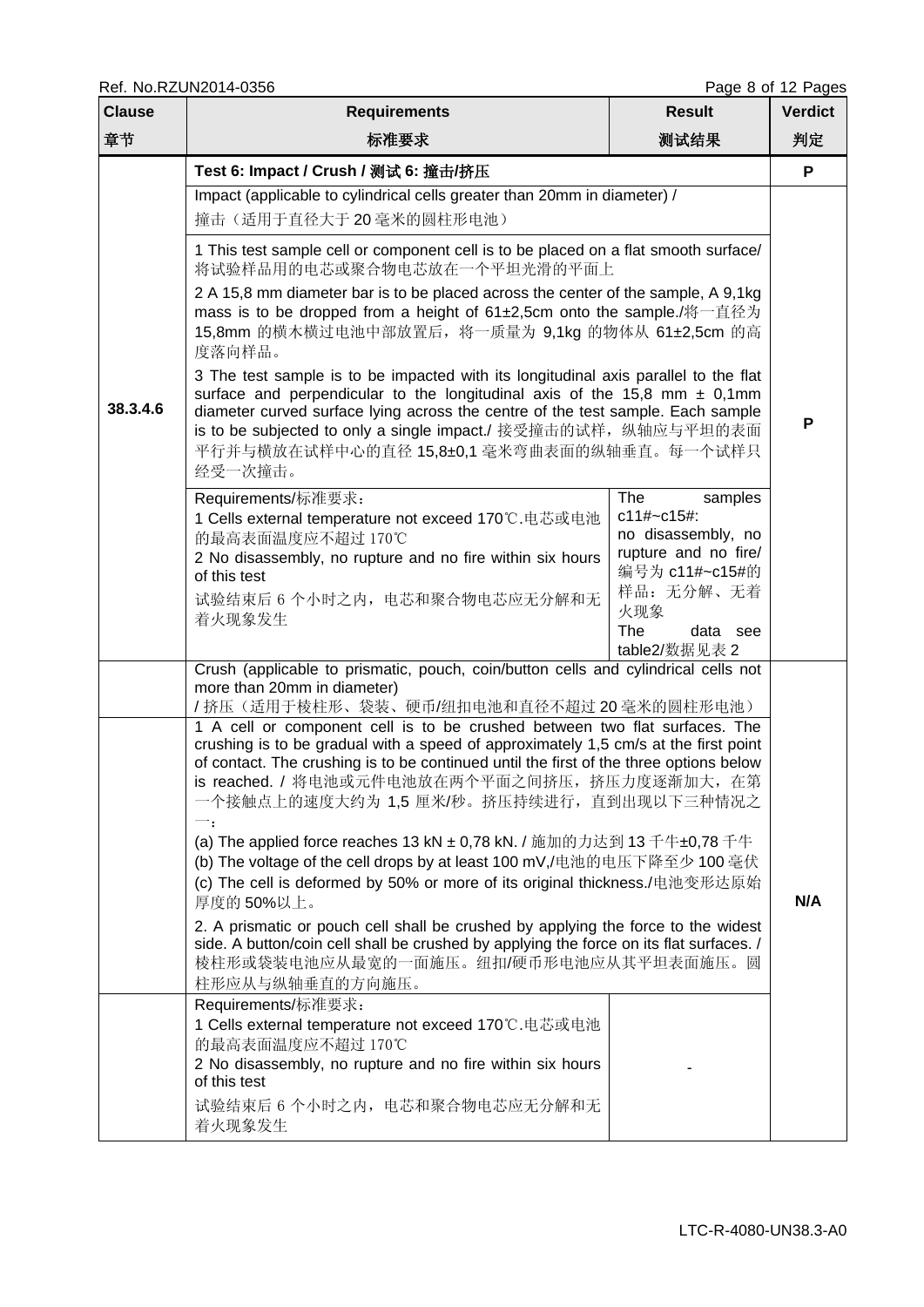Ref. No.RZUN2014-0356 Page 9 of 12 Pages

| <b>Clause</b> | <b>Requirements</b>                                                                                                                                                                                                                                                                                                                                                                                                                                                                                                                                                                                                                                                                                                                                                                                                                                                                                                                                           | <b>Result</b>                              | $1$ ugu v v $1$ $ 1$ ugua<br><b>Verdict</b> |  |  |  |  |
|---------------|---------------------------------------------------------------------------------------------------------------------------------------------------------------------------------------------------------------------------------------------------------------------------------------------------------------------------------------------------------------------------------------------------------------------------------------------------------------------------------------------------------------------------------------------------------------------------------------------------------------------------------------------------------------------------------------------------------------------------------------------------------------------------------------------------------------------------------------------------------------------------------------------------------------------------------------------------------------|--------------------------------------------|---------------------------------------------|--|--|--|--|
| 章节            | 标准要求                                                                                                                                                                                                                                                                                                                                                                                                                                                                                                                                                                                                                                                                                                                                                                                                                                                                                                                                                          | 测试结果                                       | 判定                                          |  |  |  |  |
| 38.3.4.7      | Test 7: Overcharge/测试 7: 过充电<br>1 The charge current shall be twice the manufacturer's recommended maximum<br>continuous charge current/以 2 倍制造厂推荐的最大持续充电电流对样品充电<br>2 The minimum voltage of the test shall be as follows/本测试最小电压为:<br>a) When the manufacturer's recommended charge voltage<br>is not more than 18V, the minimum voltage of the test shall<br>be the lesser of two times the maximum charge voltage of<br>the battery or 22V/ 如果厂家推荐的充电电压不超过 18V,<br>本测试的最小充电电压应该小于两倍的厂家标定最大充电电<br>压或者是 22V<br>b) When the manufacturer's recommended charge voltage<br>is more than 18V, the minimum voltage of the test shall be<br>1,2 times the maximum charge voltage/ 如果厂家推荐的充<br>电电压超过 18V, 本测试的最小充电电压应该 1,2 倍的厂家<br>标定最大充电电压<br>3 Tests are to be conducted at ambient temperature<br>20±5℃, The duration of the test shall be 24 hours/20±5℃<br>的环境温度下,试验持续24小时。<br>Requirements/标准要求:<br>No disassembly and no fire within seven days of this test |                                            |                                             |  |  |  |  |
|               | 试验样品在试验中和试验后 7 天内, 应无分解和无着火现象<br>发生。                                                                                                                                                                                                                                                                                                                                                                                                                                                                                                                                                                                                                                                                                                                                                                                                                                                                                                                          |                                            |                                             |  |  |  |  |
|               | Test 8: Forced discharge/测试 8: 强制放电                                                                                                                                                                                                                                                                                                                                                                                                                                                                                                                                                                                                                                                                                                                                                                                                                                                                                                                           |                                            |                                             |  |  |  |  |
| 38.3.4.8      | Each cell shall be forced discharged at ambient temperature by connecting it in<br>series with a 12 V D.C. power supply at an initial current equal to the maximum<br>discharge current specified by the manufacturer,<br>20±5℃的环境温度下, 将单个电芯连接在 12V 的直流电源上进行强制放电, 此直<br>流电源提供给每个电芯初始电流为制造厂指定的最大放电电流。                                                                                                                                                                                                                                                                                                                                                                                                                                                                                                                                                                                                                                                          |                                            |                                             |  |  |  |  |
|               | The specified discharge current is to be obtained by connecting a resistive load of<br>the appropriate size and rating in series with the test cell. Each cell shall be forced<br>discharged for a time interval (in hours) equal to its rated capacity divided by the<br>initial test current (in ampere)                                                                                                                                                                                                                                                                                                                                                                                                                                                                                                                                                                                                                                                    |                                            |                                             |  |  |  |  |
|               | 指定的放电电流通过串联在测试电芯上的合适大小和功率的负载来获得, 每个电芯<br>的强制放电时间(小时)为额定容量除以初始电流(安培)。                                                                                                                                                                                                                                                                                                                                                                                                                                                                                                                                                                                                                                                                                                                                                                                                                                                                                          |                                            |                                             |  |  |  |  |
|               | Requirements/标准要求:                                                                                                                                                                                                                                                                                                                                                                                                                                                                                                                                                                                                                                                                                                                                                                                                                                                                                                                                            | c16#~c35#                                  |                                             |  |  |  |  |
|               | No disassembly and no fire within seven days of this test                                                                                                                                                                                                                                                                                                                                                                                                                                                                                                                                                                                                                                                                                                                                                                                                                                                                                                     | For voltage data<br>before test, see table |                                             |  |  |  |  |
|               | 试验样品在试验中和试验后 7 天内, 应无分解和无着火现<br>象发生。                                                                                                                                                                                                                                                                                                                                                                                                                                                                                                                                                                                                                                                                                                                                                                                                                                                                                                                          | 4. / 试验前电压见表 4<br>No disassembly and       |                                             |  |  |  |  |
|               |                                                                                                                                                                                                                                                                                                                                                                                                                                                                                                                                                                                                                                                                                                                                                                                                                                                                                                                                                               | no fire / 无分解、无着<br>火现象                    |                                             |  |  |  |  |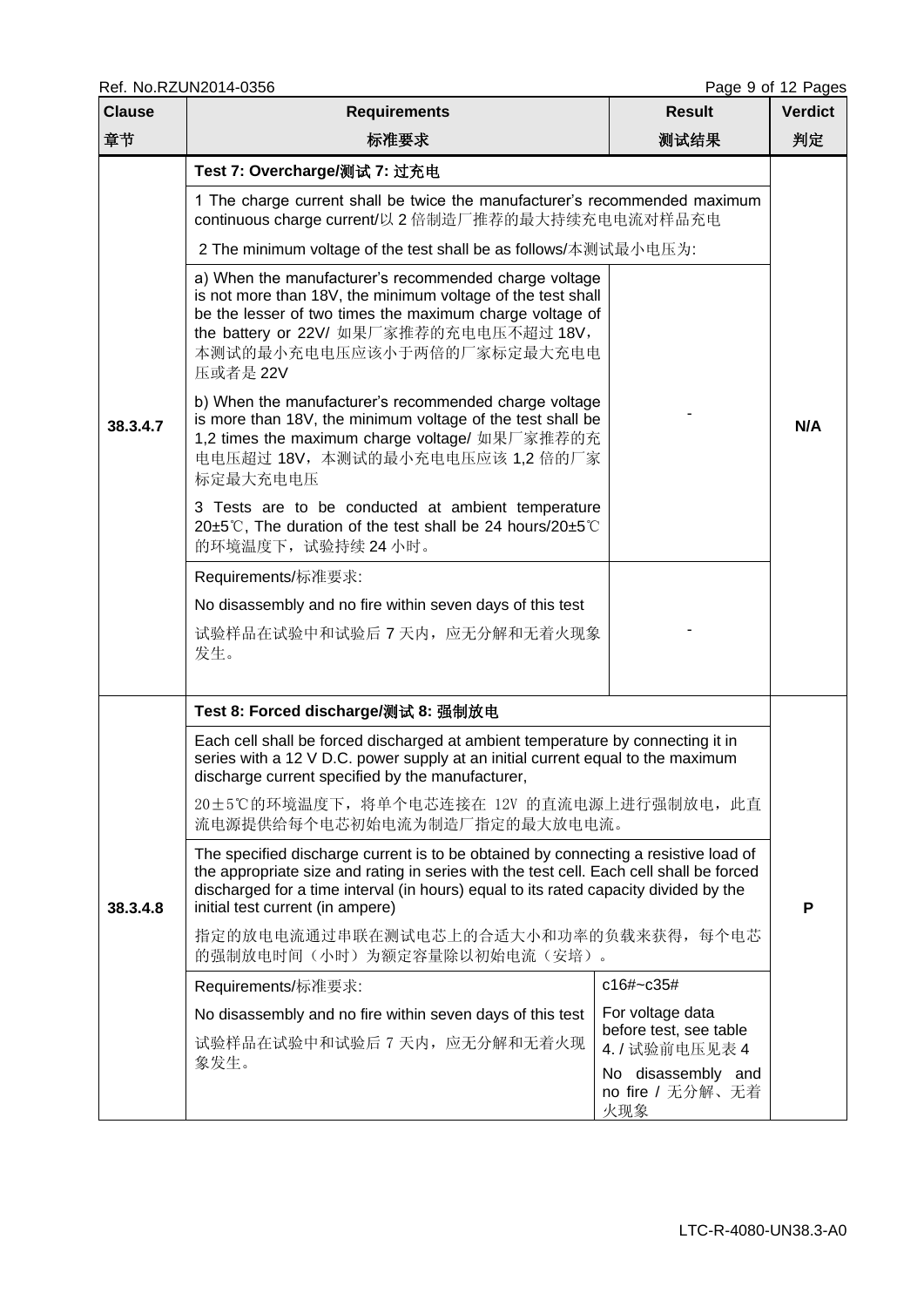## Ref. No.RZUN2014-0356 Page 10 of 12 Pages

┓

|                       | Table1:T1~T5 / 表 1. 试验 1~试验 5               |       |                                          |                                                      |                                      |                                    |                         |                           |                         |                            |                                |                                                                    |
|-----------------------|---------------------------------------------|-------|------------------------------------------|------------------------------------------------------|--------------------------------------|------------------------------------|-------------------------|---------------------------|-------------------------|----------------------------|--------------------------------|--------------------------------------------------------------------|
| Sampl<br>e No.<br>样品号 | <b>Mass</b><br>prior to<br>test / 试<br>验前质量 |       | <b>OCV</b><br>prior to<br>test /试<br>验前电 | <b>Test 1: Altitude</b><br>simulation/<br>测试 1: 高度模拟 |                                      | Test 2: Thermal test/<br>测试 2: 热冲击 |                         | <b>Test 3: Vibration/</b> | 测试 3: 振动                | Test 4: Shock/<br>测试 4: 冲击 |                                | Test 5:<br><b>External</b><br><b>Short</b><br>Circuit/测试<br>5 外接短路 |
|                       | (g)                                         | E(V)  | Mass loss(%)<br>质量损失(%)                  | Change ratio<br>电压比(%)                               | Mass loss(%) Change ratio<br>质量损失(%) | 电压比(%)                             | Mass loss(%)<br>质量损失(%) | Change ratio<br>电压比(%)    | Mass loss(%)<br>质量损失(%) | Change ratio<br>电压比(%)     | Temp. $(^\circledR)$<br>温度 (℃) |                                                                    |
| c1#                   | 83,428                                      | 3,687 | 0,000                                    | 100,00                                               | 0,007                                | 99,91                              | 0,000                   | 100,00                    | 0,001                   | 100,00                     | 67,8                           |                                                                    |
| c2#                   | 83,422                                      | 3,687 | 0,000                                    | 100,00                                               | 0,011                                | 99,94                              | 0,000                   | 100,00                    | 0,000                   | 100,00                     | 66,8                           |                                                                    |
| c3#                   | 83,419                                      | 3,684 | 0,000                                    | 100,00                                               | 0,011                                | 99,91                              | 0,000                   | 100,00                    | 0,000                   | 100,00                     | 63,2                           |                                                                    |
| c4#                   | 83,424                                      | 3,683 | 0,000                                    | 100,00                                               | 0,0013                               | 99,88                              | 0,000                   | 100,00                    | 0,000                   | 100,00                     | 63,8                           |                                                                    |
| c5#                   | 83,414                                      | 3,689 | 0,001                                    | 100,00                                               | 0,006                                | 99,97                              | 0,000                   | 100,00                    | 0,000                   | 100,00                     | 65,6                           |                                                                    |
| c6#                   | 83,416                                      | 3,690 | 0,000                                    | 100,00                                               | 0,014                                | 99,97                              | 0,000                   | 100,00                    | 0,000                   | 100,00                     | 69,8                           |                                                                    |
| c7#                   | 83,410                                      | 3,687 | 0,001                                    | 100,00                                               | 0,009                                | 99,91                              | 0,000                   | 100,00                    | 0,000                   | 100,00                     | 70,7                           |                                                                    |
| c8#                   | 83,415                                      | 3,684 | 0,000                                    | 100,00                                               | 0,007                                | 99,88                              | 0,001                   | 100,00                    | 0,000                   | 100,00                     | 68,6                           |                                                                    |
| c9#                   | 83,427                                      | 3,686 | 0,000                                    | 100,00                                               | 0,010                                | 99,94                              | 0,000                   | 100,00                    | 0,000                   | 100,00                     | 69,8                           |                                                                    |
| c10#                  | 83,414                                      | 3,683 | 0,000                                    | 100,00                                               | 0,005                                | 99,88                              | 0,000                   | 100,00                    | 0,000                   | 100,00                     | 65,0                           |                                                                    |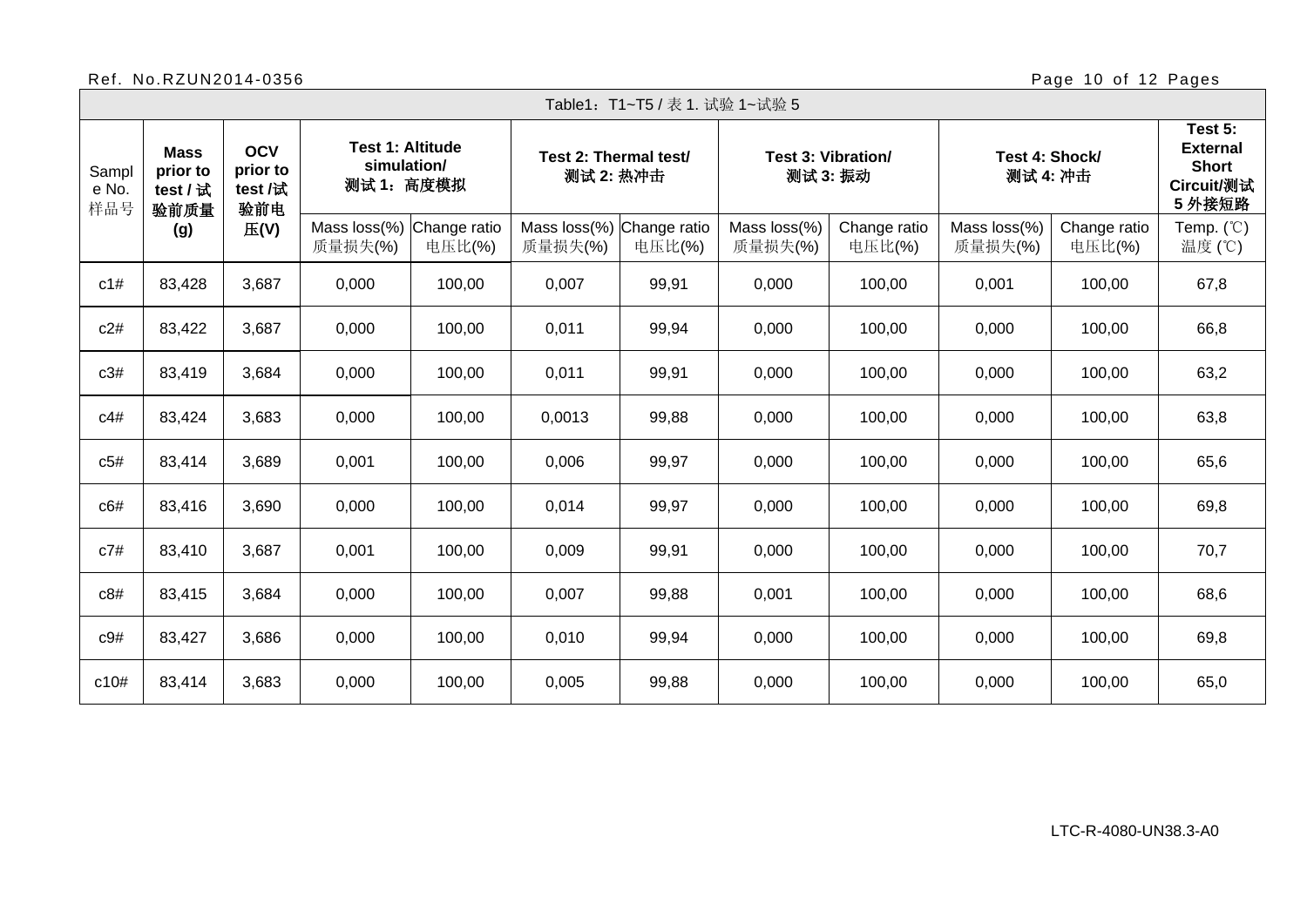### Ref. No.RZUN2014-0356 Page 11 of 12 Pages

| Table2: Impact /表 2:撞击        |                                 |       |       |       |       |       |  |  |  |
|-------------------------------|---------------------------------|-------|-------|-------|-------|-------|--|--|--|
|                               | Sample No.<br>样品号               | c11#  | c12#  | c13#  | c14#  | c15#  |  |  |  |
| Test 6:<br>Impact/测<br>试 6:撞击 | OCV prior to test /<br>试验前电压(V) | 3,224 | 3,218 | 3,226 | 3,231 | 3,221 |  |  |  |
|                               | Temp, $(^\circ\circ)$<br>温度 (℃) | 38,1  | 36,5  | 31,7  | 34.7  | 37,1  |  |  |  |

| Table 4: Forced discharge / 表 4. 强制放电              |                                 |       |       |       |       |       |       |       |       |       |       |
|----------------------------------------------------|---------------------------------|-------|-------|-------|-------|-------|-------|-------|-------|-------|-------|
| Test 8:<br>Forced<br>discharge /<br>测试 8: 强<br>制放电 | Sample No.<br>样品号               | c16#  | c17#  | c18#  | c19#  | c20#  | c21#  | c22#  | c23#  | c24#  | c25#  |
|                                                    | OCV prior to test<br>' 试验前电压(V) | 2,925 | 2,920 | 2,923 | 2,925 | 3,202 | 2,914 | 2,936 | 2,909 | 2,901 | 2,912 |
|                                                    | Sample No.<br>样品号               | c26#  | c27#  | c28#  | c29#  | c30#  | c31#  | c32#  | c33#  | c34#  | c35#  |
|                                                    | OCV prior to test /<br>试验前电压(V) | 2,923 | 2,924 | 2,919 | 2,923 | 2,918 | 2,915 | 2,902 | 2,919 | 2,903 | 2,924 |